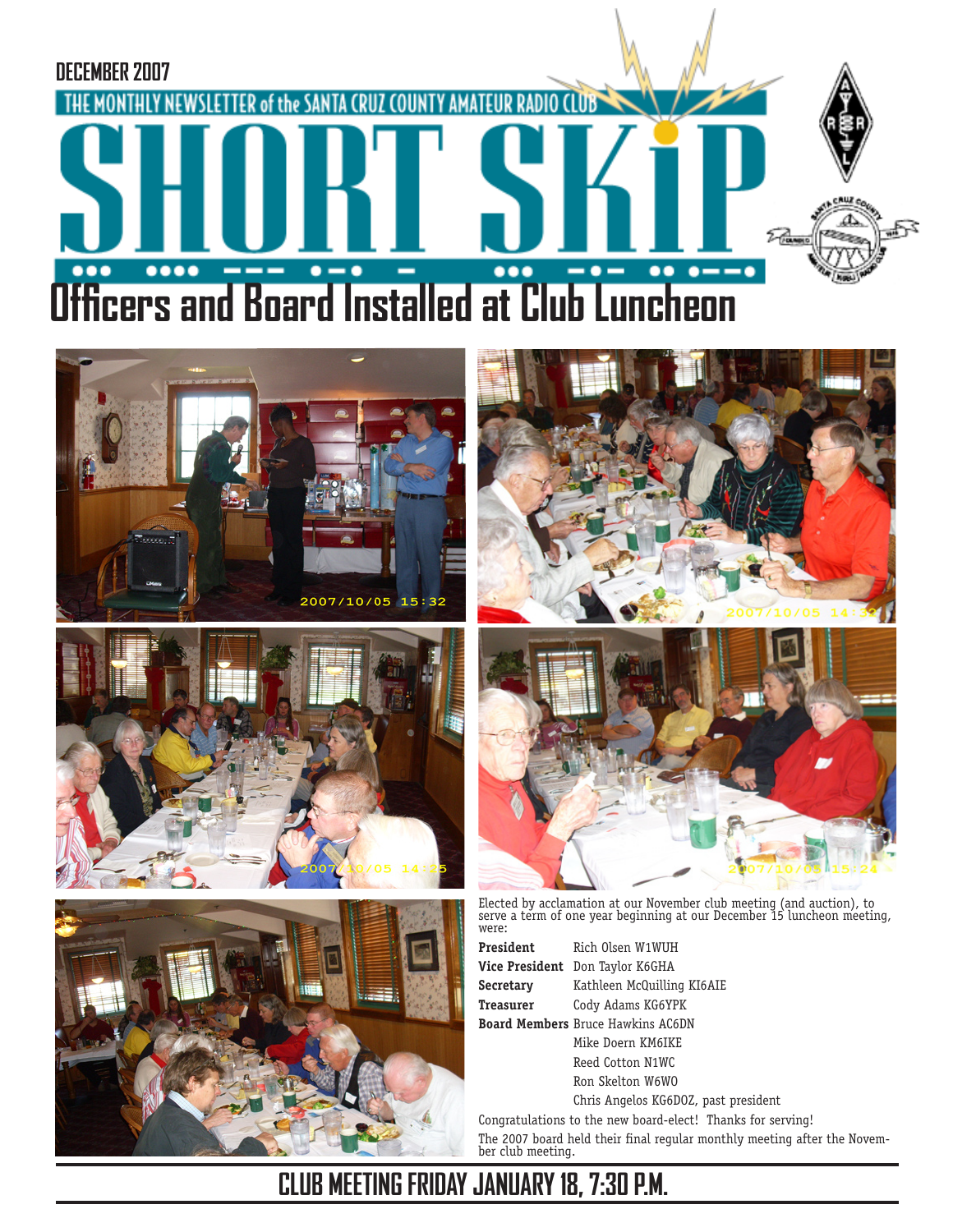## SHORT SI

# **Digital Cornacopia**

### Here are some popular choices

• AGW Packet Engine -http://www.elcom. gr/sv2agw/agwpe.htm

The AGW Packet Engine is the most popular program for sound card Packet and APRS® operation. It supports 300 baud (HF), 1200 baud (VHF/UHF), and 9600 baud (VHF/UHF) Packet, and works with just about every Windows based APRS® program. The AGW Packet Engine also supports TCP/IP, which allows "regular" internet programs such as your web browser to work over radio!

The AGW Packet Engine is available in two versions; the **Freeware version**, and the Professional Edition. The freeware version uses the original user interface, and provides basic functionality for Packet and APRS® operation. The Professional Edition has a much improved interface, and includes many new features. It is fully functional for 30 days, and then will need to be registered.

For Packet operation, you will also need the AGW Terminal program (this is the program that displays the information on your screen). For TCP/IP you will need the TCP/IP driver. Note that the TCP/IP driver is Shareware and will require registration if you continue to use it past the trial period. You might also need the AGW Drivers File if you want to use the AGWPE with other interfaces like our BayPac BP-2 Packet modem. The AGW web site has many other great programs available for APRS® (tracking and digipeating), Packet (BBS, digipeating, DX Cluster, etc.) and Amateur Radio use in general.

• DigiPan –http://www.digipan.net/

DigiPan continues to be one of the most widely used PSK31 programs around. Two versions of DigiPan are available; Version 1.7 is for slower computers (266Mhz or slower), and Version 2.0 is for computers running at 266Mhz or faster. Both versions are Freeware and compatible with Windows 95 through XP. Both support PSK31 and PSK63. The latest version of DigiPan (v2.0) now simultaneously decodes all stations on the waterfall, and the Callsign and text of each station is continuously shown on a separate "multichannel" display. "CQ" calls are also instantly highlighted in color, and color alerts for up to two other text strings can be set (use this to search for a specific DX call or prefix!). These new features allow you to simply click on the text or Callsign of the desired station to select it and make contact!

#### CAKE Crumbs Dec 1

Quite a lively session as usual. Pleased to see Shirley (KI6LTN) there and I understand that she made 100% on her test- Congratulations and welcome Shirley. At one point I thought Santa

Claus had arrived with a bag of presents but it turned out to be Dave W8FLL with his collection of Elecraft modules. Don K6GHA was busy on his laptop but put forward the idea of some field trips as part of the CAKE menu. The NOAA center in Monterey and parts of the Lockheed facility in San Jose were mentioned. What a great suggestion and we should all be very pleased that Don will become our new VP. Let's all render him every assistance. Vic AE6ID mentioned the task of winding many torroids at Elecraft. Apparently some customers special requests that they be personally wound by one of Eric's secretaries. On the subject of torroids, Ron W6WO mentioned he has found the best place to buy them is on-line from W8DIZ.

Dave showed his Nor Cal QRP Club marker generator and I was curious about the choice of Xtal frequency. Here is the answer provided on the VE3DNL web site.

The circuit consists of a single CMOS 16 pin integrated circuit manufactured by Motorola, the MC14060. This IC is an oscillator with a binary divider to divide the oscillator frequency down by a power of 2.

#### • HamScope –http://www.qsl.net/hamscope/

HamScope is one of the most popular MultiMode programs available. It supports PSK-31(BPSK / QPSK), MFSK16, RTTY, CW, ASCII and Packet. It also provides a radio control interface for many ICOM, TenTec, Kenwood and Yaesu radios. RTTY operation requires the ever-popular **MMTTY** Engine by Makoto Mori, and Packet operation requires the AGW Packet Engine (see above). HamScope is Freeware and is designed to run under Windows 98 and NT with a 133 MHz Pentium or better PC. A 16 bit SVGA color (or greater) video card is required for the panoramic waterfall display to function correctly. HamScope generally works fine on Windows 95, ME, 2000 and XP. However, if you run Windows 95, you will likely have to install Microsoft patches (Year 2000 fix and the OLE patch, at a minimum) to get it to work.



For example, if we use a crystal with a series resonant frequency of 5.120 MHz and divide it by 512 we get a frequency of 10 kHz, division by 1024 yields 5 kHz, etc. There are a number of outputs for these frequencies. They are 5, 10, 20 and

40 kHz. Since these outputs are nearly square waves there are a large number of harmonics present up to approximately 30 MHz and these are used as "markers" that we can hear in a receiver.

How accurate is your radio ? This is great starter kit project for less than \$10

Ron W6WO showed the SignalLink USB interface recently purchased by the Club. It will soon be installed at K6BJ HF for the audio connections to the TS570D. Ron also mentioned the 8GB thumb flash drive just purchased on eBay for \$23.50. Too bad it tuned out a dud but expect a replacement very soon

Marc W6ZZZ brought a selection of tin/ aloomineeum project boxes and issued a challenge to use those only 1/4" thick. Would have to use surface mount components and sad to say no-one was willing.

This was our final session for the year so thanks to all who contributed so much fun and exchange of know-how. We will resume in January. I wish you and yours a happy, safe and healthy Christmas.

• MixW -http://www.mixw.net/index. php?j=downloads

This is probably the most popular, and most comprehensive Multimode shareware program available today. MixW is a serious program for serious users! It supports just about every mode available including CW, BPSK / BPSK63, QPSK, FSK31, RTTY, Packet (VHF/UHF), Pactor RX, AMTOR RX & FEC TX, MFSK/Graphics Color/BW, Throb, MT63, Hellschreiber, FAX, and SSTV. "Normal" and "Contest" Logging, and CDROM Callbook are also supported. MixW is compatible with Windows 9x, ME, NT4, 2000 and XP. This version of MixW is fully functional for 15-days. After that it will need to be registered at a price of \$50 ( I have used it for several years)

• MMSSTV – http://www.qsl.net/kf6ypq/ mmsstv.html

This is an excellent SSTV program for both beginners and advanced operators. MMSSTV is compatible with Windows 95 through XP continued page 3 col. 3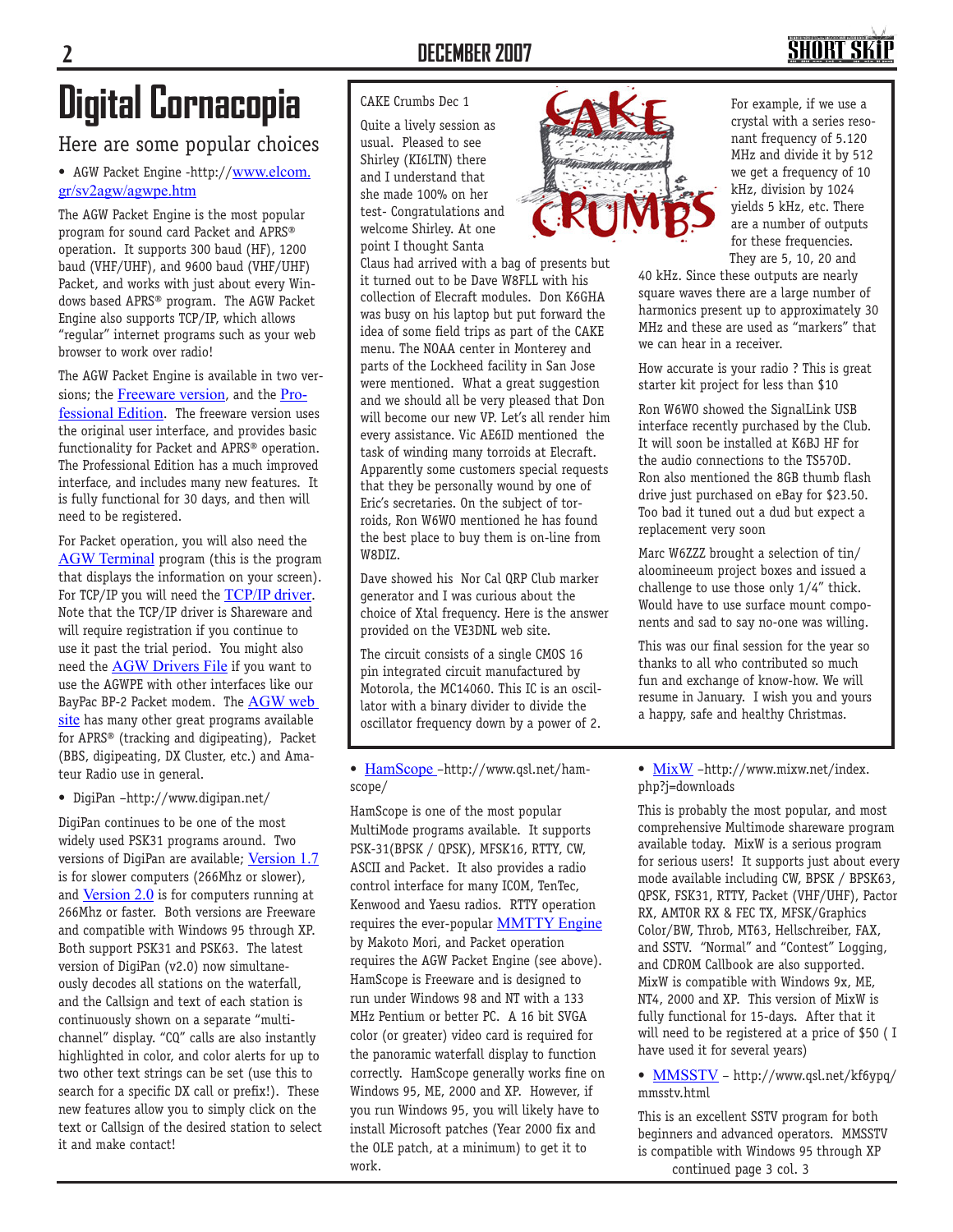## **HORT SK**



Sixty-six years ago I stood on the front porch of our Navy quarters watching Japanese bombers roar over our house. One divebomber, code named Val, flew at about thirty feet off the water, evading gunfire from the USS Pyro, an ammunition ship. White water churned up beneath the plane's belly as the ship's gunners fired with everything they had. As a thirteen-year old boy, it is a sight I will always remember. Yesterday, December 7th, our local chapter of the Pearl Harbor Survivors met once again. When I first joined in 1976, we had about fifty members. This Friday, I counted only six. Still hanging in there is the former third class radioman who escaped from the overturning USS Utah. Radio station KSCO carried a later broadcast, telling of our stories of the attack. My father, then a warrant officer, was with officers assigned to the tops of buildings of the Pearl Harbor navy yard. Each was given a .45 caliber automatic pistol and fired down at the attacking aircraft. When I asked him if he hit any, he replied that he didn't know, but they fired a lot of ammunition that day. (By all sources, twenty-nine enemy aircraft were shot down. Commander Fuchida, the leader of the attack, wrote that ten more planes were so badly shot up that when they reached their carriers, they were pushed over the side.)

Only a short week or two ago we learned of the passing of Eddy Pollock, W6LC. I recall that the Santa Cruz County Amateur Radio club was inactive for a while. Eddy, then an electronics instructor at Cabrillo College, brought the club back to life, perhaps in the early 1960s when Cabrillo was in its formative years. (Wow! Look at it now.) The electronics classroom was in the Math/Science building near room 825. If it hasn't been removed since 1998, the concrete base for the radio tower can be seen from the walkway. When Eddy moved to the computer world, he put me in as an instructor teaching radio communications. Eddy was a pal to everyone and always had a big smile on his face. I recall visiting his home QTH on several occasions. Eddy had a great shack and tower near Park Avenue in Capitola.

Wiinter is coming! Over the K6BJ Reflector

### **DECEMBER 2007 3**

recently, someone mentioned purchasing an automobile battery quick start package. Costco had a nice unit for sale a couple of weeks ago for about \$75. I liked the gel-cell feature as an emergency power source for our 2 meter rigs. The unit I purchased has jumper cables, an air pump for tires, an inverter and a nice lamp. (Now I'll have to remember to keep the battery charged and my emergency water jugs filled.)

Friends are nice to have. Leon Fletcher, AA6ZG, recently gave me his light-weight work bench. On it is mounted a small vise; there are two storage shelves and the backboard has a convenient rack for hanging tools. The beauty of this gift is that it fits precisely in a space I have in my tool shed. I'll put up a fluorescent light and be in business for small item repairs.

## **Treasurer's Report**

At the November 2007 Board of Directors meeting, then-Treasurer Kathleen McQuilling, KI6AIE, reported that the SCCARC treasury had \$4,805.71 in cash and bank accounts. At that time all financial obligations had been met, including the annual liability insurance premium.

## **Field Day Results**

#### **Digital Cornacopia continued**

(Pentium 133Mhz or faster recommended). It is Freeware and supports the following SSTV modes: Robot 36 & 72, AVT 90, Scottie 1, 2 & DX, Martin 1 & 2 and SC2-180

• MMTTY - http://mmhamsoft.amateurradio.ca/mmtty/

This is one of the most popular programs for RTTY. It is compatible with Windows 95 through XP, and works with 133Mhz PCs or faster. MMTTY is Freeware and supports all standard RTTY shifts and baud rates. It also offers macros, radio control, recording and playback of live signals, and other advanced features. An excellent Help file and guide to RTTY in general can be found here (PDF format).

• MT63 – http://xoomer.alice.it/aporcino/ MT63/index.htm#Download

MT63 is a keyboard to keyboard communication mode that is fast gaining popularity because of its excellent performance under adverse conditions. Many now say that MT63 is destined to replace RTTY for MARS traffic handling. MT63 is a Freeware program. It is compatible with Windows 9x through XP.

—73 Ron W6WO - a bit is worth more than an electron

We placed 2nd in category 3A (right behind PAARA) and 7th overall in the SCV section. Also see KI6DAR... NOT last place. Not bad for 45 minutes after end ofnormal Field Day "contest" operations!

–73 Donald AE6RF

| Call   | Score | Category    | QSOs        |   | Pwr Mlt GOTA Call Section |     | Participants Club |                                   |
|--------|-------|-------------|-------------|---|---------------------------|-----|-------------------|-----------------------------------|
| W6YX   | 17158 | 4F          | 5057        | 2 | K6SU                      | SCV | 40                | Stanford ARC                      |
| K6MI   | 10940 | <b>IAB</b>  | 992         | 5 |                           | SCV | 6                 | Chews' Ridge Gang                 |
| W6ARA  | 10774 | 3A          | 3207        | 2 | K6OTA                     | SCV | 123               | Palo Alto ARA                     |
| N6N    | 10745 | 8AB         | 1119        | 5 | W6PIY                     | SCV | 30                | <b>West Valley ARA</b>            |
| K6SA   | 6878  | 2A          | 2026        | 2 |                           | SCV | 21                | Saratoga ARA                      |
| N6TV   | 5516  | IE          | 1570        | 2 |                           | SCV | L                 |                                   |
| W6BX   | 5458  | 3A          | 1089        | 2 | AE6RF                     | SCV | 26                |                                   |
| W6UQ   | 4520  | 2A          | 1481        | 2 | KI6HJJ                    | SCV | 12                | San Mateo RC                      |
| K6LY   | 4116  | 3A          | 850         | 2 | K6NPS                     | SCV | 28                | Naval Postgraduate School ARC     |
| K6YA   | 3536  | 2A          | 779         | 2 | AE6RM                     | SCV | 25                | <b>Foothills ARS</b>              |
| W6UW   | 2536  | 2A          | 529         | 2 | W6UU                      | SCV | 47                | Santa Clara Co ARA                |
| W6YL   | 2468  | 2A          | 578         | 2 |                           | SCV | 8                 | San Jose State Univ ARC           |
| WA6TOW | 2100  | 2A          | 52 I        | 2 |                           | SCV | 16                | Coastside ARC                     |
| W6HUL  | 1820  | IF          | 216         | 2 |                           | SCV | 19                | Cal Fire - Santa Clara Unit VIPS  |
| W6SJC  | 1458  | 3A          | 304         | 2 |                           | SCV | 21                | San Jose RACES                    |
| WR6HMB | 1444  | 2A          | 426         | 2 |                           | SCV | 20                | <b>HMB ARES</b>                   |
| K6KP   | 1396  | 2A          | 160         | 2 |                           | SCV | 10                | <b>Cupertino ARES</b>             |
| N6HM   | 1390  | 2A          | 150         | 2 |                           | SCV | 67                | SARES                             |
| K6TD   | 1318  | IE          | 399         | 2 |                           | SCV | 3                 |                                   |
| K6MTV  | 1168  | 2F          | 75          | 2 |                           | SCV | 34                | <b>Mountain View ARES</b>         |
| W6PRI  | 1072  | IE          | 269         | 2 |                           | SCV | I                 |                                   |
| AC6P   | 974   | IA          | 253         | 2 |                           | SCV | 7                 | Jack Baskin School of Engineering |
| K6MM   | 894   | ID          | 443         | I |                           | SCV | I                 |                                   |
| W6MSB  | 584   | IE          | 135         | 2 |                           | SCV | I                 |                                   |
| K6OTT  | 388   | IE          | $ 9\rangle$ | 2 |                           | SCV | I                 |                                   |
| K6MPN  | 310   | IF          | 5           | 2 |                           | SCV | 7                 | South Co ARES                     |
| W6RXQ  | 292   | IE          | 71          | 2 |                           | SCV | I                 |                                   |
| AE6ZY  | 265   | <b>IBIB</b> | 3           | 5 |                           | SCV | I                 |                                   |
| KG6ZHC | 221   | ID          | 122         | I |                           | SCV | I                 |                                   |
| KI6DAR | 196   | IA          | 23          | 2 |                           | SCV | 5                 |                                   |
| KG6YUN | 102   | ID          | 26          | 2 |                           | SCV | I                 |                                   |
|        |       |             |             |   |                           |     |                   |                                   |